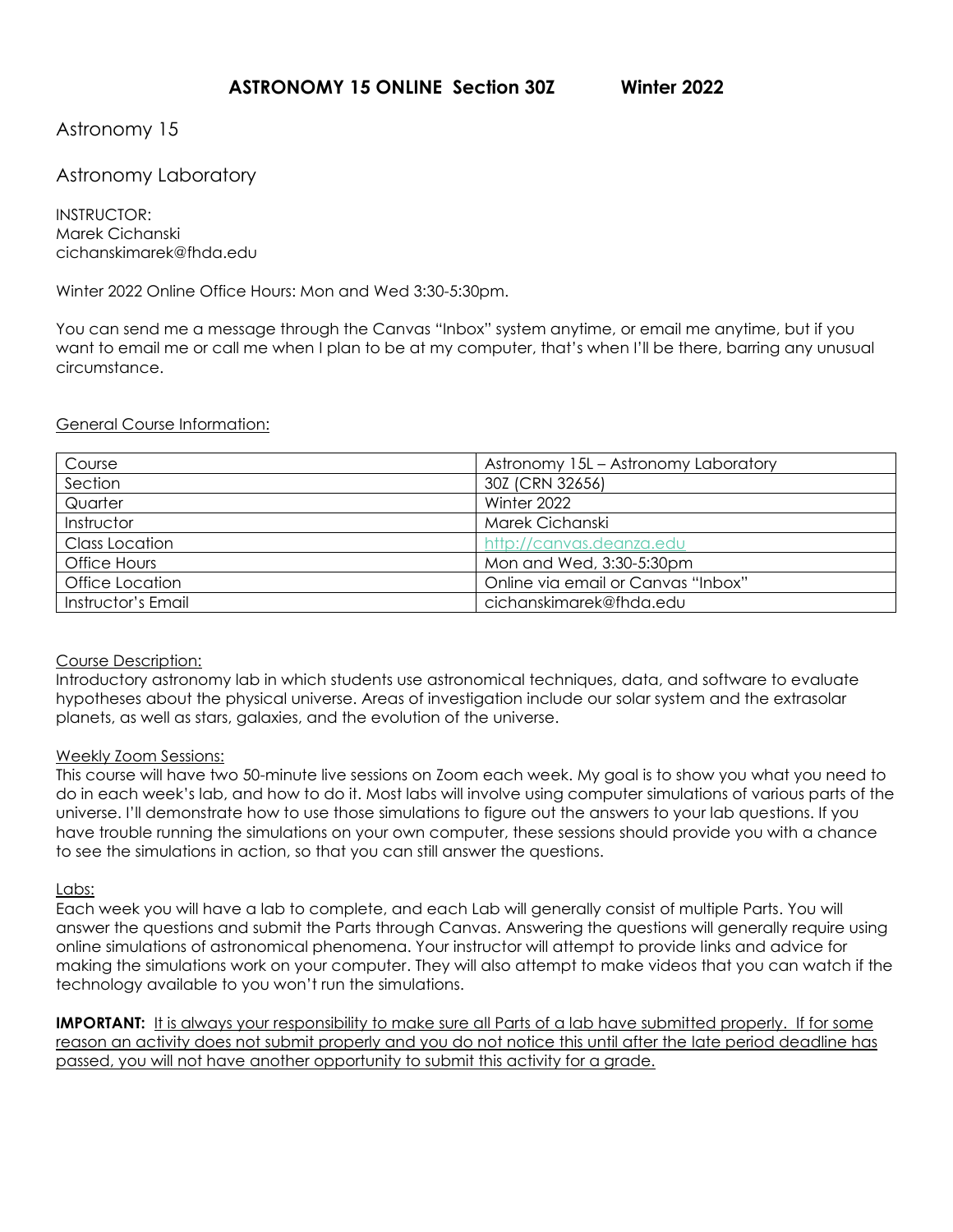## Important Notes about Technology and Internet Access:

Online courses are generally designed with the expectation that the student will have an up-to-date laptop or desktop computer, and reliable access to the internet. Your instructor will try to provide videos or other alternatives to the astronomical simulations, but there are limits as to what they can do.

Also please note that all dates and times in this course are in the Pacific time zone of the USA unless otherwise noted.

If local circumstances affect your access to the Internet, such as if you are in a region where a local or national government blocks (or partially blocks) access to the global Internet, I cannot change that situation.

### Policy on Academic Integrity and Our Online Course Environment:

Any student who displays inappropriate conduct, including cheating, plagiarism, or harassment of any other student(s) will be subject to disciplinary action. For more information on the College's policies on subjects such as academic integrity, mutual respect, student due process, and disciplinary action, see the De Anza College Catalog. As with any other course at De Anza College, whether on-campus or online, all College and District policies and guidelines apply to this course.

## Policy for Dropping Students:

Students who have not accessed the course content during the first two weeks may be dropped by the instructor. For students who feel that they will not be able to complete the coursework and wish to drop the class, the final deadline to drop with a "W" is the end of Week 8. It is the **student's responsibility** to drop by that deadline if they feel they need to drop the course. I cannot drop them after that date.

## Note on accommodations for students with disabilities:

In coordination with the DSS (Disability Support Services) office, reasonable accommodations will be provided for eligible students with disabilities. If you do not yet have an accommodation letter, please contact the DSS office at (408) 864-8753 (voice) or (408) 864-8758 (TTY). If you are a DSS student, please scan and email me your accommodation letter within the first two weeks of the quarter, even if think you might not need to use the accommodations, so we can be prepared if the need arises. DSS's email address is [dss@deanza.edu.](mailto:dss@deanza.edu)

### NOTICE:

No exceptions will be made to policies stated on this course syllabus and/or on the class website, unless made by the instructor in consultation with the Dean of the Division of Physical Sciences, Mathematics, and Engineering, and/or in consultation with the College's Disability Support Programs and Services staff. If the schedule(s) of the relevant person or persons above does not permit such consultation during the quarter that this class takes place, then the stated policy (or policies) will stand.

| Lab 1             | Maps of the Earth and Sky                    | DUE Sunday 1/9, 10pm  |
|-------------------|----------------------------------------------|-----------------------|
| Lab <sub>2</sub>  | Internet Image Hunt and Observation Planning | DUE Sunday 1/16, 10pm |
| Lab <sub>3</sub>  | Models of the Solar System                   | DUE Sunday 1/23, 10pm |
| Lab <sub>4</sub>  | Seasons                                      | DUE Sunday 1/30, 10pm |
| Lab <sub>5</sub>  | Moon Phases                                  | DUE Sunday 2/6, 10pm  |
| Lab 6             | Kepler's Laws                                | DUE Sunday 2/13, 10pm |
| Lab <sub>7</sub>  | <b>Extrasolar Planets</b>                    | DUE Sunday 2/20, 10pm |
| Lab <sub>8</sub>  | Colors of the Stars                          | DUE Sunday 2/27, 10pm |
| Lab 9             | The Hertzsprung-Russell Diagram              | DUE Sunday 3/6, 10pm  |
| Lab <sub>10</sub> | Habitable Zones Around Other Stars           | DUE Sunday 3/13, 10pm |
| Lab 11            | The Cosmic Distance Ladder                   | DUE Sunday 3/20, 10pm |
| Opt. E.C. Lab     | Astronomical Image Processing                | DUE Friday 3/25, 10pm |

# **Schedule of Lab Topics for Winter 2021:**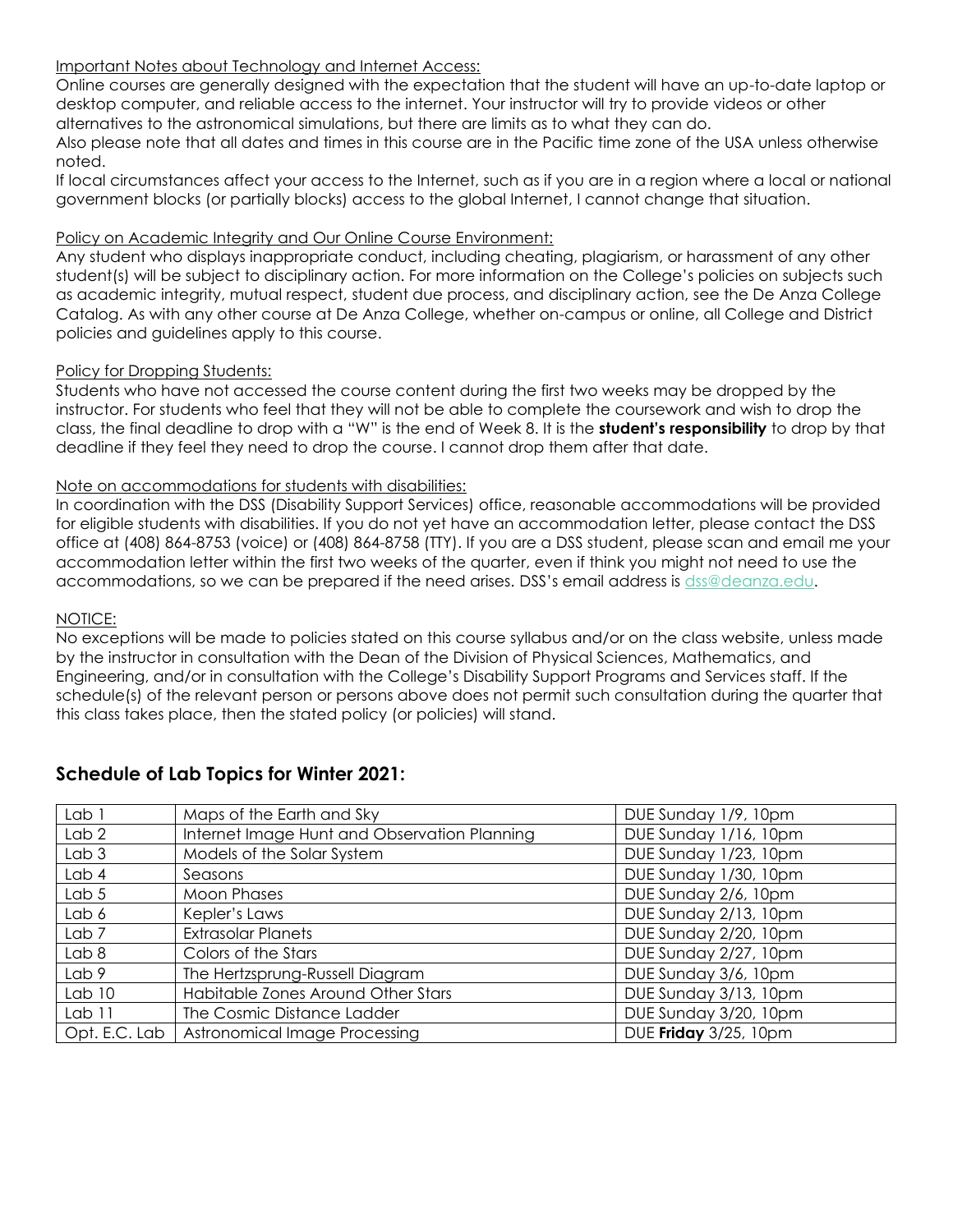# **GRADING**

You'll do a lab each week. There are 11 weeks in the quarter, so there are 11 labs.

Each lab is made of multiple Parts. Most labs have about 4 Parts each.

The Parts of each lab will add up to 40 points total for each lab.

Canvas will auto-drop 4 Parts. This is roughly the equivalent of dropping the lowest lab.

However, Canvas won't just pick one specific lab. It will pick and choose from among all the labs, to drop the 4 Parts that help your grade the most by dropping them.

There is an Optional Extra-Credit lab, which is worth 40 points, the same as the other labs.

I can't show you your grade for the optional Extra Credit lab until after all the other work in the quarter has been graded and "unmuted". This is because doing so would make the Canvas gradebook show you an inaccurate total course percentage. Canvas doesn't handle extra-credit very well. But the optional Extra Credit lab can **only help** your grade, it can't hurt it.

Once Canvas has calculated your final percentage and the percentage has been rounded to the nearest percent (e.g. 89.4=89, 89.5=90), I will apply this grading scale:

 $90\% - 100 + \% = A$ 80% - 89% = B 70% - 79% = C  $60\% - 69\% = D$ less than  $60\% = F$